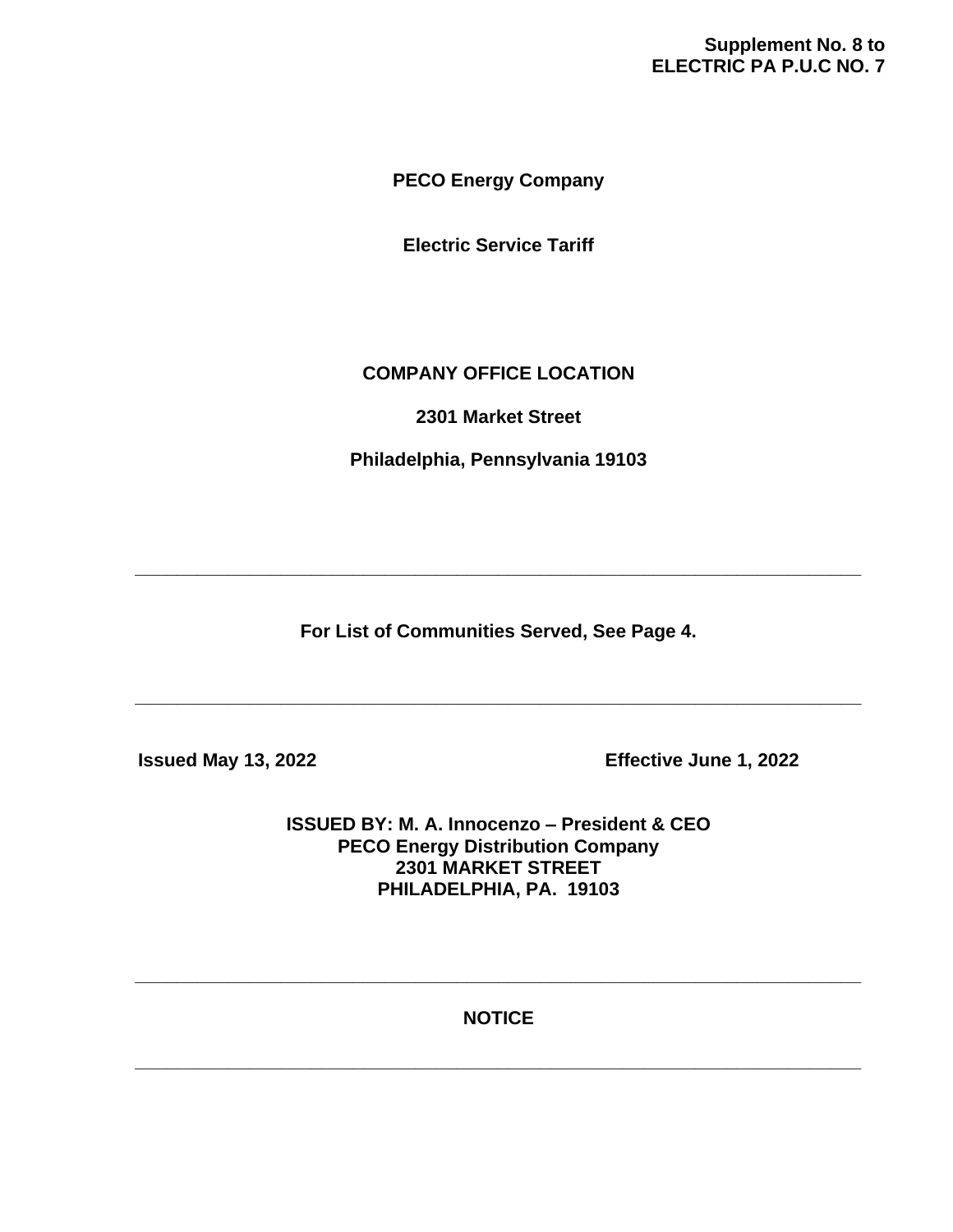.

## **LIST OF CHANGES MADE BY THIS SUPPLEMENT**

## **Non-Bypassable Transmission Charge (NBT) – 1st Revised Page No. 45**

Reflects semiannual adjustment for Non-Bypassable Transmission Charge pursuant to Order at Docket No. P-2014-2409362.

## **Rate R-ResidenceService – 3rd Revised Page No. 51**

Reflects semiannual adjustment for Non-Bypassable Transmission Charge pursuant to Order at Docket No. P-2014-2409362.

## **Rate RH - Residential Heating Service – 3rd Revised Page No. 52**

Reflects semiannual adjustment for Non-Bypassable Transmission Charge pursuant to Order at Docket No. P-2014-2409362.

## **Rate GS - General Service – 2nd Revised Page No. 56**

Reflects semiannual adjustment for Non-Bypassable Transmission Charge pursuant to Order at Docket No. P-2014-2409362.

## **Rate SL-E Street Lighting Customer Owned Facilities – 2nd Revised Page No. 65**

Reflects semiannual adjustment for Non-Bypassable Transmission Charge pursuant to Order at Docket No. P-2014-2409362.

## **Rate SL-C Smart Lighting Control Lighting Customer Owned Facilities –2nd Revised Page No. 67**

Reflects semiannual adjustment for Non-Bypassable Transmission Charge pursuant to Order at Docket No. P-2014-2409362.

## **Rate TLCL - Traffic Lighting Constant Load Service – 2nd Revised Page No. 70**

Reflects semiannual adjustment for Non-Bypassable Transmission Charge pursuant to Order at Docket No. P-2014-2409362.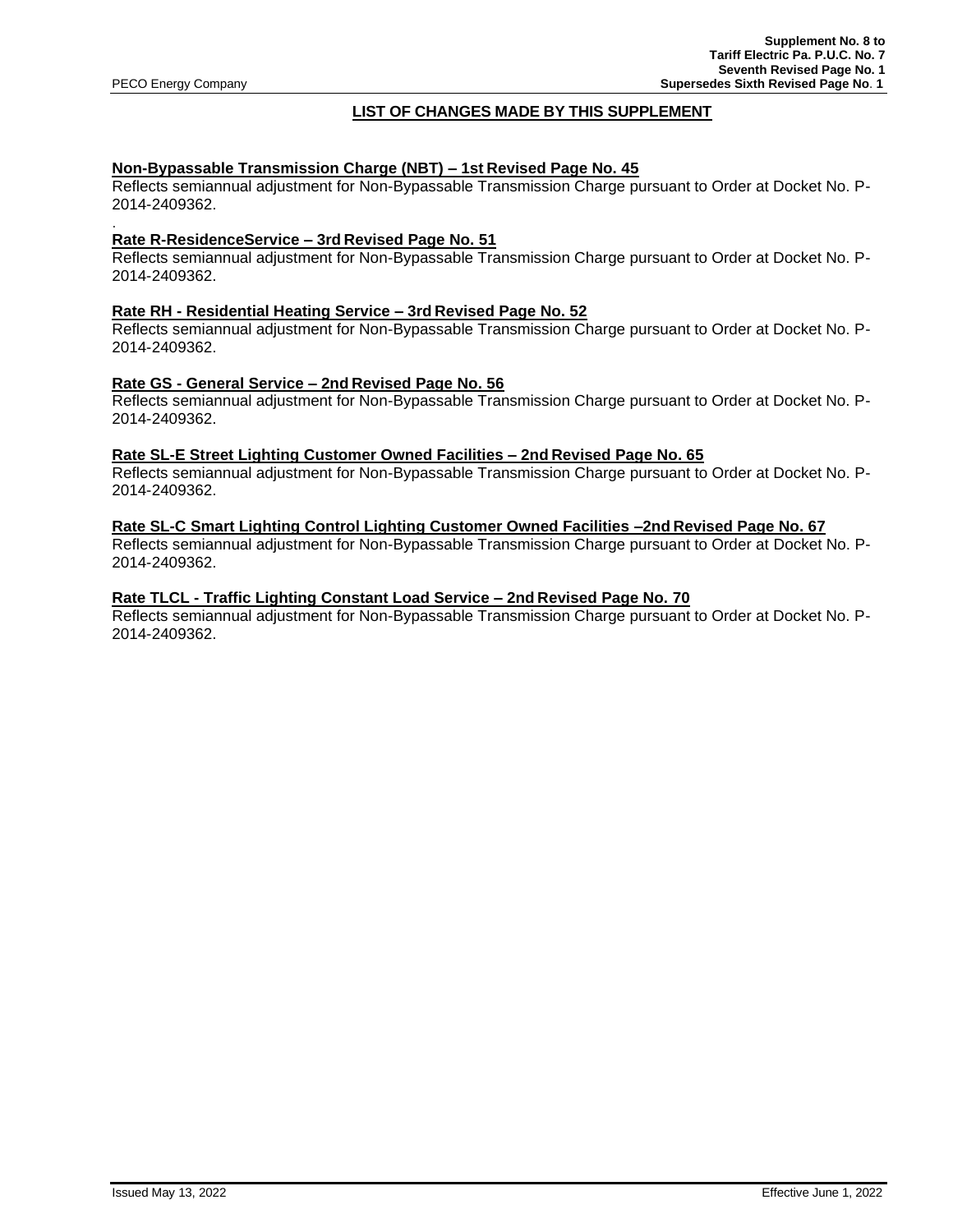$\sim$ 

## **TABLE OF CONTENTS**

| <b>I ADLE UP CUNTENTS</b>                                                                  |  |
|--------------------------------------------------------------------------------------------|--|
|                                                                                            |  |
|                                                                                            |  |
| RULES AND REGULATIONS:                                                                     |  |
|                                                                                            |  |
|                                                                                            |  |
|                                                                                            |  |
|                                                                                            |  |
|                                                                                            |  |
|                                                                                            |  |
|                                                                                            |  |
|                                                                                            |  |
|                                                                                            |  |
|                                                                                            |  |
|                                                                                            |  |
|                                                                                            |  |
|                                                                                            |  |
|                                                                                            |  |
|                                                                                            |  |
|                                                                                            |  |
|                                                                                            |  |
|                                                                                            |  |
|                                                                                            |  |
|                                                                                            |  |
|                                                                                            |  |
|                                                                                            |  |
|                                                                                            |  |
|                                                                                            |  |
|                                                                                            |  |
|                                                                                            |  |
|                                                                                            |  |
|                                                                                            |  |
|                                                                                            |  |
|                                                                                            |  |
|                                                                                            |  |
|                                                                                            |  |
|                                                                                            |  |
|                                                                                            |  |
|                                                                                            |  |
| PROVISION FOR THE RECOVERY OF ENERGY EFFICIENCY AND CONSERVATION PROGRAM COSTS PHASE IV471 |  |
|                                                                                            |  |
| RATES:                                                                                     |  |
|                                                                                            |  |
|                                                                                            |  |
|                                                                                            |  |
|                                                                                            |  |
|                                                                                            |  |
|                                                                                            |  |
|                                                                                            |  |
|                                                                                            |  |
|                                                                                            |  |
|                                                                                            |  |
|                                                                                            |  |
|                                                                                            |  |
|                                                                                            |  |
| RIDERS:                                                                                    |  |
|                                                                                            |  |
|                                                                                            |  |
|                                                                                            |  |
|                                                                                            |  |
|                                                                                            |  |
|                                                                                            |  |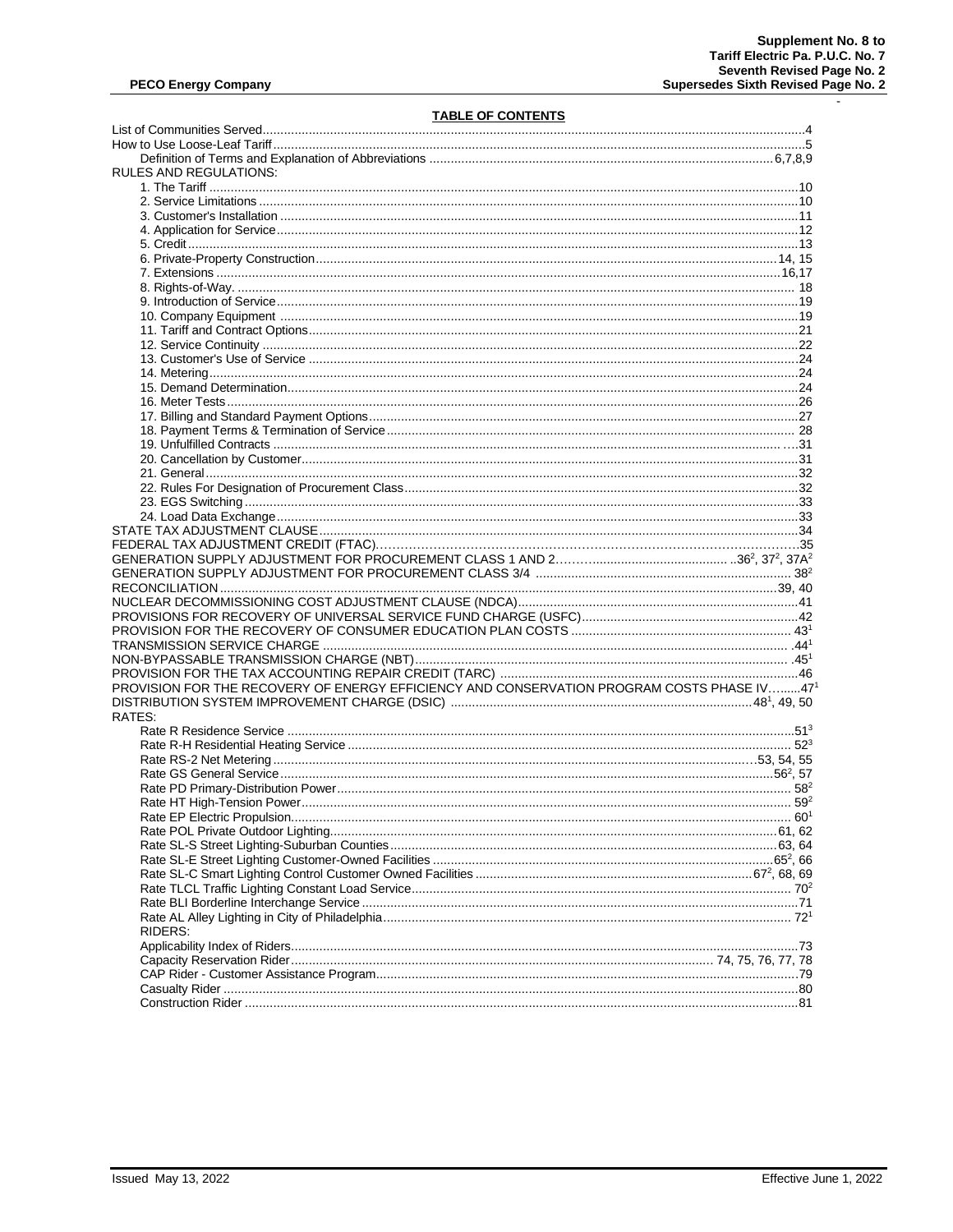#### **NON-BYPASSABLE TRANSMISSION CHARGE (NBT)**

**Purpose:** The purpose of this surcharge is to provide for full and current cost recovery of certain transmission service related costs incurred under the PJM open access transmission tariff on behalf of the Company's distribution service load in accordance with Docket # P-2014- 2409362.

**Applicability**: The surcharge shall be assessed to all distribution customers. The cost shall be allocated to each rate class based upon the coincident peak used by PJM to establish the network service obligation.

**Billing Provisions:** The NBT shall be included in distribution rates charged to customers taking service under the Residential, Small C&I and Street Lighting class rate schedules as described below.

For Rates PD, HT, and EP (Large C&I class), a PJM Peak Load Contribution (PLC) shall be determined in accordance with PJM rules and used to calculate the NBT. Customer's PLC will be computed to the nearest kilowatt. The NBT shall be recovered through a separate charge listed on customers' bills.

The surcharge shall be calculated on a semi-annual basis using the formula below:

#### **NBT(n) = (C+E+I)/S(n) \* 1/(1-T)** where;

**NBT(n)** = transmission service cost for customer class n including over or under recovery and associated interest.

**C** – the transmission service charges incurred by PECO under the PJM open access transmission tariff. These costs shall include the following:

Regional Transmission Expansion Plan charges, Expansion Cost Recovery charges, Generation Deactivation/Reliability Must Run charges and any costs to implement the Non-Bypassable Transmission charge in accordance with Docket # P-2014-2409362.

**E** – The estimated over or under recovery from the applicable reconciliation period.

**I** – Interest on any over or under recovery balance. Interest shall be computed monthly at a 6% annual simple interest rate from the month that the overcollection or undercollection occurs to the mid-point of the recovery period.

**n** – rate class where: 1 = residential, 1a = RH, 2 = small C&I, 3 = large C&I, 4 = street lighting

Residential – Rates R, RH (reconciled as a group) Small C&I – Rate GS Large C&I – Rates HT, PD, EP (reconciled as a group) Street Lighting – SLE, SLC, SLS, POL, AL, TLCL (reconciled as a group)

**S** – Estimated distribution service sales for residential class and the street lighting class in the applicable application period. For the Small C&I class (Rate GS) it shall be the estimated billed demand for the applicable application period. For the Large C&I class (Rates PD, HT, and EP), the PJM PLC shall be used to calculate the NBT. The application period will be the period when rates will be in effect.

**T** – The currently effective gross receipts tax rate.

Filings and Reconciliations: The Company shall submit filings 15 days prior to the start of the application period beginning June 1, 2015. Thereafter, the Company will file a surcharge adjustment 15 days prior to June 1 and December 1 of each year. If it is apparent that such methodology would result in a significant over or under recovery before the next 6 month filing for an individual customer class, the Company may propose a rate adjustment 15 days prior to the next effective GSA rate adjustment date (Effective date of March 1, September 1). The annual reconciliation statement will be made by December 31 each year.

Current Non-Bypassable Transmission Rate:

R= \$.00428 per kilowatt hour **(I)**<br>RH= \$.00428 per kilowatt hour **(I) (I) (I) (I) (I) (I) (I) (I) (I) (I) (I) (I) (I) (I) (I) (I) (I) (I) (I) (I) (I) (I) (I) (I) (I) (I)** RH= \$.00428 per kilowatt hour **(I)**<br>
Small C&I = \$1.07 per billed distribution kW<br>
Large C&I = \$1.25 per kW based on the PJM PLC **(I)** (1) **and the contract of the C** Small C&I = \$1.07 per billed distribution kW Large C&I = \$1.25 per kW based on the PJM PLC Street Lighting = \$.00055 per kilowatt hour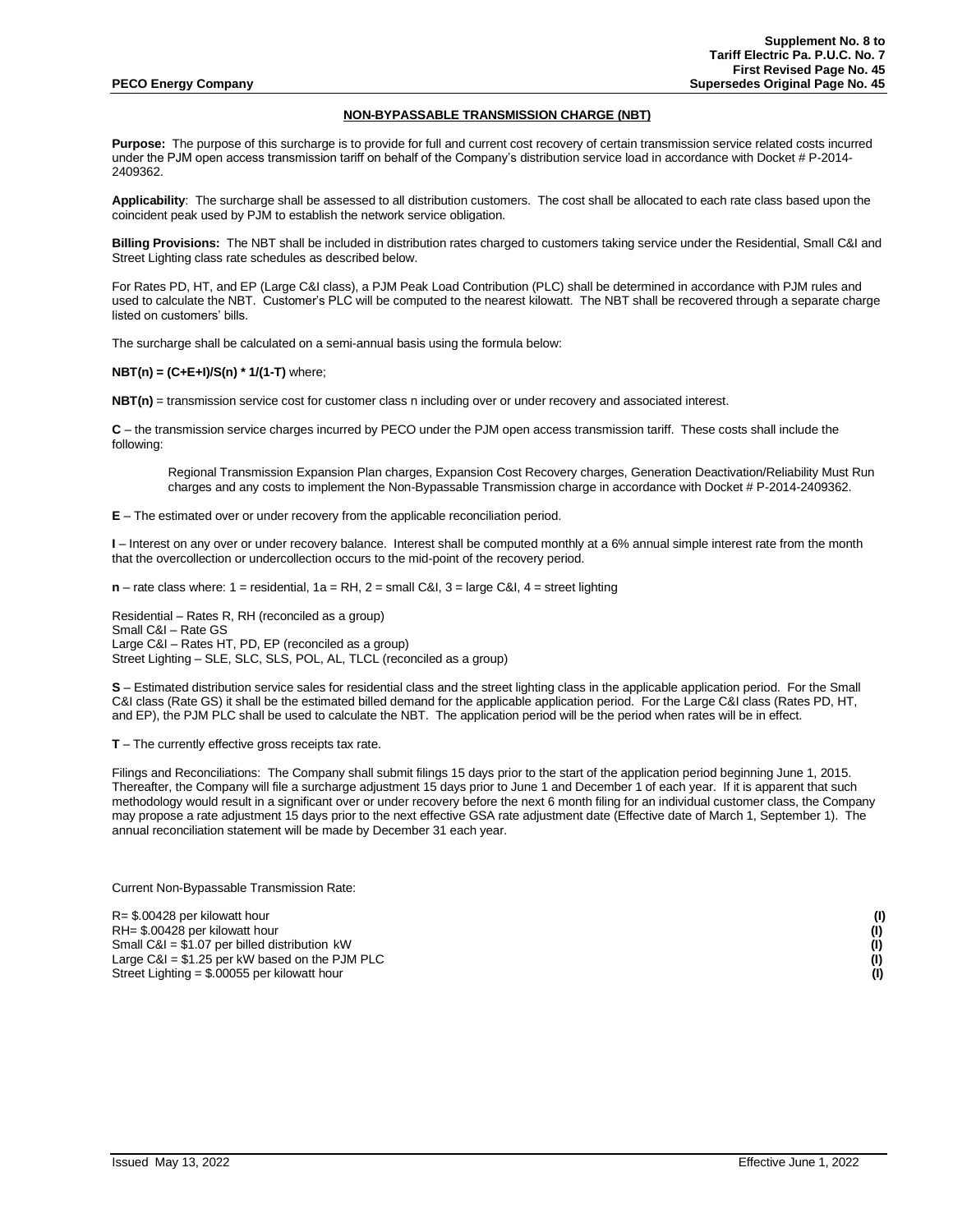#### **RATE R RESIDENCE SERVICE**

## **AVAILABILITY**.

Single phase service in the entire territory of the Company to the dwelling and appurtenances of a single private family (or to a multiple dwelling unit building consisting of two to five dwelling units, whether occupied or not), for the domestic requirements of its members when such service is supplied through one meter. Service is also available for related farm purposes when such service is supplied through one meter in conjunction with the farmhouse domestic requirements.

Each dwelling unit connected after May 10, 1980 except those dwelling units under construction or under written contract for construction as of that date must be individually metered for their basic service supply. Centrally supplied master metered heating, cooling or water heating service may be provided if such supply will result in energy conservation.

The term "residence service" includes service to: (a) the separate dwelling unit in an apartment house or condominium, but not the halls, basement, or other portions of such building common to more than one such unit; (b) the premises occupied as the living quarters of five persons or less who unite to establish a common dwelling place for their own personal comfort and convenience on a cost sharing basis; (c) the premises owned by a church, and primarily designated or set aside for, and actually occupied and used as, the dwelling place of a priest, rabbi, pastor, rector, nun or other functioning Church Divine, and the resident associates; (d) private dwellings in which a portion of the space is used for the conduct of business by a person residing therein; (e) A detached garage, located on the same premises as the customer's dwelling unit, that is utilized solely for the domestic requirements of the dwelling unit's members and is served through the same meter as the dwelling unit; (g) A detached garage, located on the same premises as the customer's dwelling unit, that is utilized solely for the domestic requirements of the dwelling unit's members and requires separate metering service as a result of wiring restrictions or legal requirements.

The term does NOT include service to: (a) Premises institutional in character including Clubs, Fraternities, Orphanages or Homes; (b) premises defined as a rooming house or boarding house in the Municipal Code for Cities of the First Class enacted by Act of General Assembly; (c) a premises containing a residence unit but primarily devoted to a professional or other office, studio, or other gainful pursuit; (d) electric furnaces or welding apparatus other than a transformer type "limited input" arc welder with an input not to exceed 37 1/2 amperes at 240 volts.

**CURRENT CHARACTERISTICS**. Standard single phase secondary service.

#### **MONTHLY RATE TABLE**.

FIXED DISTRIBUTION SERVICE CHARGE: \$10.51 FIXED DISTRIBUTION SERVICE CHARGE FOR FORMER OFF-PEAK METERS: \$2.04

VARIABLE DISTRIBUTION SERVICE CHARGE: All kWhs \$0.07490 per kWh **(I)**

### **ENERGY SUPPLY CHARGE**:

Refer to the Generation Supply Adjustment Procurement Class 1.

**TRANSMISSION SERVICE FOR CUSTOMERS RECEIVING DEFAULT SERVICE**: The Transmission Service Charge shall apply.

**MINIMUM CHARGE**: The minimum charge per month will be the Fixed Distribution Service Charge.

STATE TAX ADJUSTMENT CLAUSE, DISTRIBUTION SYSTEM IMPROVEMENT CHARGE (DSIC), FEDERAL TAX ADJUSTMENT CREDIT (FTAC), NUCLEAR DECOMMISSIONING COST ADJUSTMENT, UNIVERSAL SERVICE FUND CHARGE, NON-BYPASSABLE TRANSMISSION CHARGE, PROVISION FOR THE RECOVERY OF ENERGY EFFICIENCY AND CONSERVATION PROGRAM COSTS, PROVISION FOR THE TAX ACCOUNTING REPAIR CREDIT AND PROVISION FOR THE RECOVERY OF CONSUMER EDUCATION PLAN COSTS APPLY TO THIS RATE.

#### **PAYMENT TERMS**. Standard.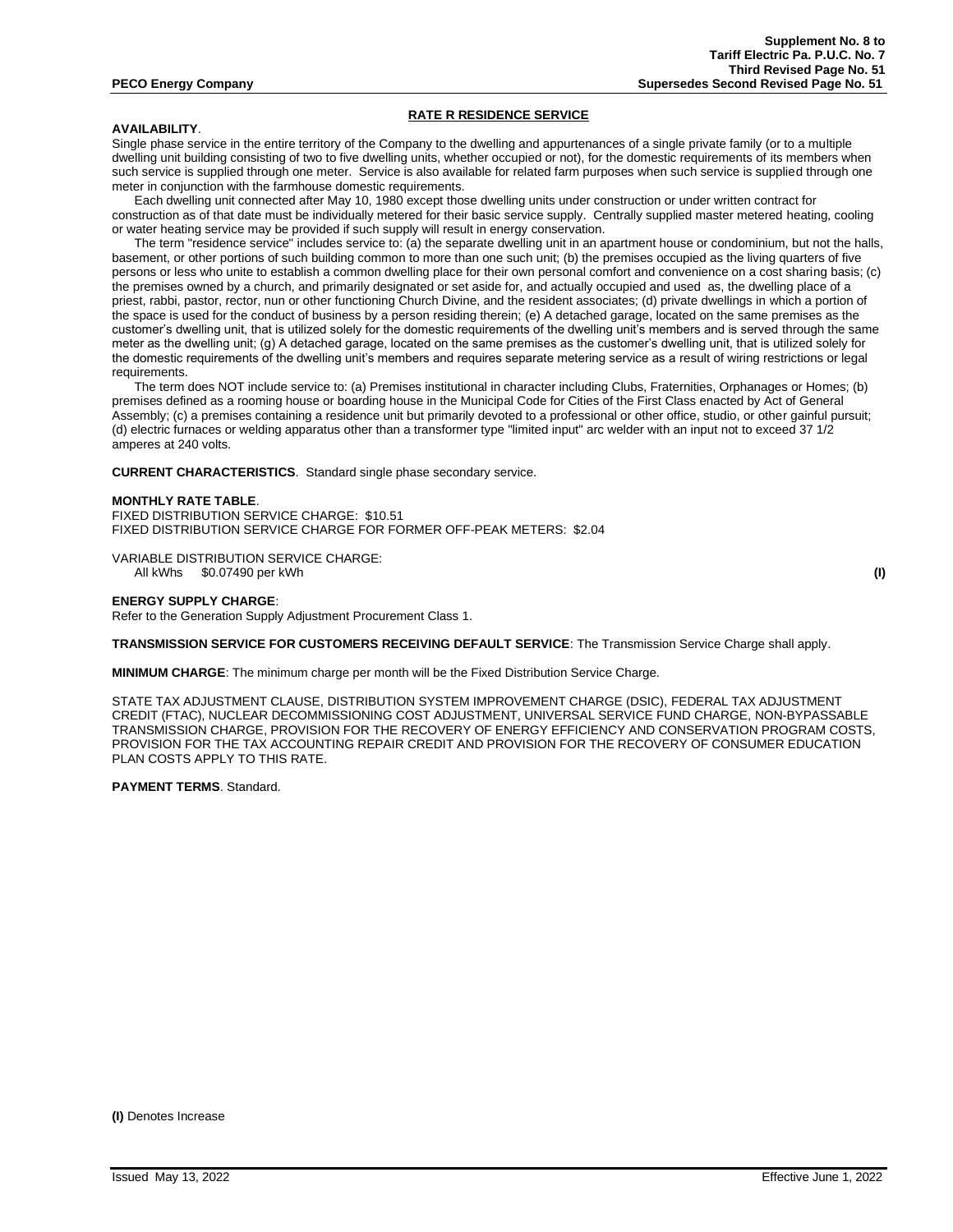### **RATE R H RESIDENTIAL HEATING SERVICE**

## **AVAILABILITY.**

Single phase service to the dwelling and appurtenances of a single private family (or to a multiple dwelling unit building consisting of two to five dwelling units, whether occupied or not), for domestic requirements when such service is provided through one meter and where the dwelling is heated by specified types of electric space heating systems. The systems eligible for this rate are (a) permanently connected electric resistance heaters where such heaters supply all of the heating requirements of the dwelling, (b) heat pump installations where the heat pump serves as the heating system for the dwelling and all of the supplementary heating required is supplied by electric resistance heaters, and (c) heat pump installations where the heat pump serves as the heating system for the dwelling and all of the supplementary heating required is supplied by non electric energy sources. All space heating installations must meet Company requirements. This rate schedule is not available for commercial, institutional or industrial establishments.

Each dwelling unit connected after May 10, 1980 except those dwelling units under construction or under written contract for construction as of that date, must be individually metered

**CURRENT CHARACTERISTICS**. Standard single phase secondary service.

#### **MONTHLY RATE TABLE**.

FIXED DISTRIBUTION SERVICE CHARGE: \$10.51 FIXED DISTRIBUTION SERVICE CHARGE FOR FORMER OFF-PEAK METERS: \$2.04

VARIABLE DISTRIBUTION SERVICE CHARGE:

SUMMER MONTHS. (June through September) \$0.07490 per kWh for all kWh. **(I)** WINTER MONTHS. (October through May)

\$0.05507 per kWh for all kWh **(I)**

#### **ENERGY SUPPLY CHARGE**:

Refer to the Generation Supply Adjustment Procurement Class 1.

**TRANSMISSION SERVICE FOR CUSTOMERS RECEIVING DEFAULT SERVICE**: The Transmission Service Charge shall apply.

**MINIMUM CHARGE**. The minimum charge per month will be the Fixed Distribution Service Charge.

STATE TAX ADJUSTMENT CLAUSE, DISTRIBUTION SYSTEM IMPROVEMENT CHARGE (DSIC), FEDERAL TAX ADJUSTMENT CREDIT (FTAC), NUCLEAR DECOMMISSIONING COST ADJUSTMENT, UNIVERSAL SERVICE FUND CHARGE NON-BYPASSABLE TRANSMISSION CHARGE, PROVISION FOR THE RECOVERY OF ENERGY EFFICIENCY AND CONSERVATION PROGRAM COSTS, PROVISION FOR THE TAX ACCOUNTING REPAIR CREDIT AND PROVISION FOR THE RECOVERY OF CONSUMER EDUCATION PLAN COSTS APPLY TO THIS RATE.

**COMBINED RESIDENTIAL AND COMMERCIAL SERVICE**. Where a portion of the service provided is used for commercial purposes, the appropriate general service rate is applicable to all service; or, at the option of the customer, the wiring may be so arranged that the residential service may be separately metered and this rate is then applicable to the residential service only.

**PAYMENT TERMS.** Standard.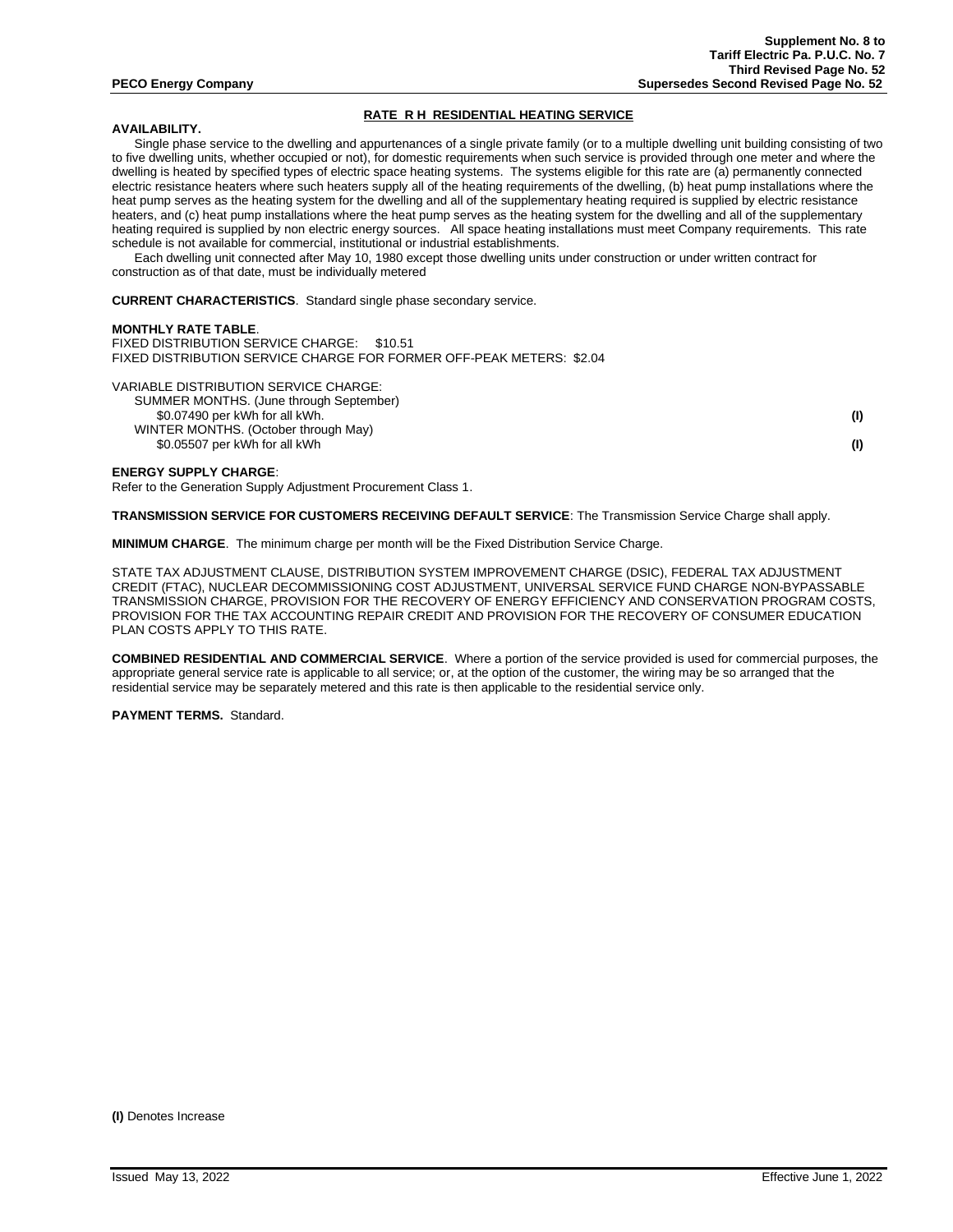### **RATE-GS GENERAL SERVICE**

### **AVAILABILITY.**

Service through a single metering installation for offices, professional, commercial or industrial establishments, governmental agencies, farms and other applications outside the scope of the Residence Service rate schedules.

Transformed service from the Company's distribution system where the company installs, owns, and maintains any transforming, switching and other receiving equipment required.

For service configurations that are nominally 120/208 volts, 3 phase, 4 wires - If either the service capacity or the parallel-generating capacity exceeds 750 kVA for transformers located inside the building, the only rate option available to the customer will be Rate HT. If either the service capacity or the parallel-generating capacity exceeds 750 kVA but remains at or below 1,500 kVA for transformers outside the building, the customer may request service at 277/480 volts, 3-phase 4-wires from transformers located outside the building. Otherwise the only rate option available to the customer will be Rate HT.

For service configurations that are nominally 277/480 volts, 3 phase, 4 wires - If either the service capacity or the parallelgenerating capacity exceeds either 750 kVA for transformers located inside the building or 1,500 kVA for transformers located outside the building, the only rate option available to the customer will be Rate HT.

#### **CURRENT CHARACTERISTICS.**

Standard single-phase or polyphase secondary service.

## **MONTHLY RATE TABLE.**

FIXED DISTRIBUTION SERVICE CHARGE:

\$ 18.99 for single-phase service without demand measurement, or

- \$ 24.21 for single-phase service with demand measurement, or
- \$ 57.94 for polyphase service.

VARIABLE DISTRIBUTION SERVICE CHARGE:

 \$9.19 per kW of billed demand **(I)** (\$0.0006) per kWh for all kWh

### **ENERGY EFFICIENCY CHARGE**: \$0.00211 per kWh

**ENERGY SUPPLY CHARGE**: Refer to the Generation Supply Adjustment Procurement Classes 2 and 3/4.

#### **TRANSMISSION SERVICE FOR CUSTOMERS RECEIVING DEFAULT SERVICE**: The Transmission Service Charge shall apply.

STATE TAX ADJUSTMENT CLAUSE, DISTRIBUTION SYSTEM IMPROVEMENT CHARGE (DSIC), FEDERAL TAX ADJUSTMENT CREDIT (FTAC), NUCLEAR DECOMMISSIONING COST ADJUSTMENT, NON-BYPASSABLE TRANSMISSION CHARGE, PROVISION FOR THE RECOVERY OF ENERGY EFFICIENCY AND CONSERVATION PROGRAM COSTS, PROVISION FOR THE TAX ACCOUNTING REPAIR CREDIT AND PROVISION FOR THE RECOVERY OF CONSUMER EDUCATION PLAN COSTS APPLY TO THIS RATE.

### **DETERMINATION OF DEMAND.**

 The billing demand may be measured where consumption exceeds 1,100 kilowatt-hours per month for three consecutive months; or where load tests indicate a demand of five or more kilowatts; or where the customer requests demand measurement. Measured demands will be determined to the nearest 0.1 of a kilowatt but will not be less than 1.2 kilowatts, and will be adjusted for power factor in accordance with the Rules and Regulations.

For those customers with demand measurement the billing demand will be determined as follows:

(a) For customers with demand up to 500 kW, the billing demand shall be the measured demand, with a minimum billing demand of 1.2 kW.

For customers with demand greater than 500 kW, the billing demand shall be the greater of (i) the measured demand, (ii) 40% of the maximum contract demand; or (iii) the maximum measured demand from the prior year.

If a measured demand customer has less than 1,100 monthly kilowatt-hours of use, the monthly billing demand will be the measured demand or the metered monthly kilowatt-hours divided by 175 hours, whichever is less, but not less than 1.2 kilowatts.

 For those customers without demand measurement, the monthly billing demand will be computed by dividing the metered monthly kilowatt-hours by 175 hours. The computed demand will be determined to the nearest 0.1 of a kilowatt, but will not be less than 1.2 kilowatts.

#### **MINIMUM CHARGE.**

The monthly minimum charge for customers with demand measurement will be the Fixed Distribution Service Charge, plus the Variable Distribution Service Charge per KW of minimum billing demand as described above. The monthly minimum charge for customers with demand measurement will be the Fixed Distribution Service Charge, plus per KW of billing demand. In addition to the above, for customers in Procurement Class 3/4 charges will be assessed on PJM's reliability pricing model.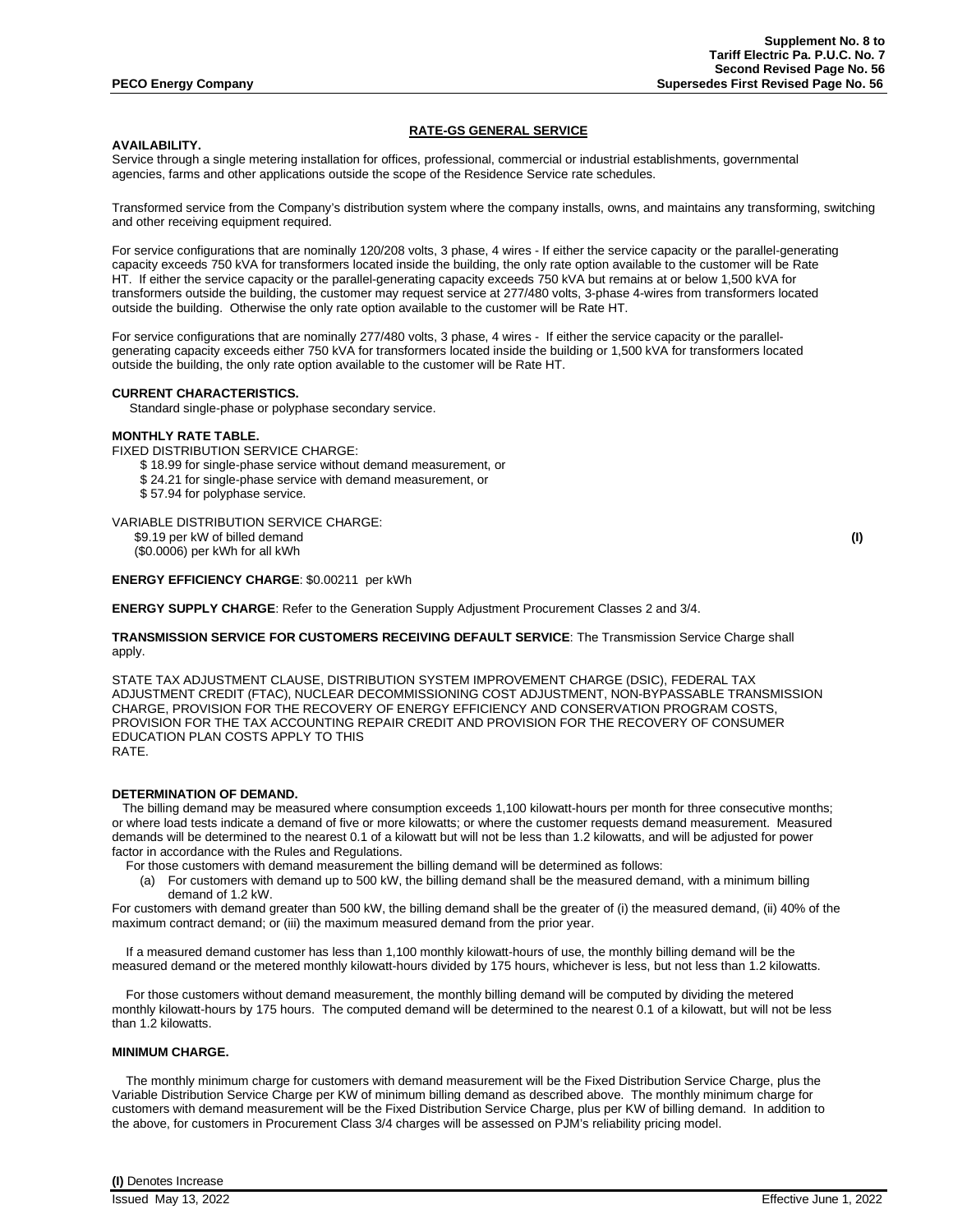#### **RATE SL-E STREET LIGHTING CUSTOMER OWNED FACILITIES**

## **AVAILABILITY**.

To any governmental agency for outdoor lighting provided for the safety and convenience of the public of streets, highways, bridges, parks or similar places, including directional highway signs at locations where other outdoor lighting service is established hereunder only if all of the Utilization Facilities, as defined in Terms and Conditions in this Base Rate, are installed, owned and maintained by a governmental agency.

 This rate is also available to community associations of residential property owners both inside and outside the City of Philadelphia for the lighting of streets that are not dedicated. This rate is not available to commercial or industrial customers. All facilities and their installation shall be approved by the Company.

#### **MONTHLY RATE TABLE.**

| SERVICE LOCATION DISTRIBUTION CHARGE: \$6.89 per Service Location (as defined below) * |                   |  |
|----------------------------------------------------------------------------------------|-------------------|--|
| VARIABLE DISTRIBUTION CHARGE:                                                          | \$0.01872 per kWh |  |

**ENERGY SUPPLY CHARGE**: Refer to the Generation Supply Adjustment Procurement Class 2\*. The service location charge includes an Energy Efficiency Program Surcharge of \$0.24 per location.

#### **TRANSMISSION SERVICE FOR CUSTOMERS RECEIVING DEFAULT SERVICE**: The Transmission Service charge shall apply.

STATE TAX ADJUSTMENT CLAUSE, DISTRIBUTION SYSTEM IMPROVEMENT CHARGE (DSIC), FEDERAL TAX ADJUSTMENT CREDIT (FTAC), PROVISION FOR THE RECOVERY OF CONSUMER EDUCATION PLAN COSTS, PROVISION FOR THE RECOVERY OF ENERGY EFFICIENCY AND CONSERVATION PROGRAM COSTS, NON-BYPASSABLE TRANSMISSION CHARGE, PROVISION FOR THE TAX ACCOUNTING REPAIR CREDIT AND NUCLEAR DECOMMISSIONING COST ADJUSTMENT APPLY TO THIS RATE.

#### **SERVICE LOCATION**.

A Service Location is the Point of Delivery on the Company's secondary circuit. that connects to one or more Utilization Facilities. A customer may connect multiple Utilization Facilities to a single Service Location in accordance with Paragraph 2c and approval by the Company.

### **DETERMINATION OF ENERGY BILLED.**

The energy use for a month of a Service Location shall be computed to the nearest kilowatt hour as the product of one thousandth of its wattage and the effective hours of use of such wattage during the calendar month under the established operation schedules as set forth under Terms and Conditions, Paragraph 1 Service. The wattage, expressed to the nearest tenth of a watt, of a Service Location shall be composed of manufacturer's rating of its lamps, ballasts, transformers, individual controls and other load components required for its operation. The aggregate of the kilowatt hours thus computed for all Active Service Locations shall constitute the energy billed for the month.

#### **TERMS AND CONDITIONS**.

- 1. Service. Lighting service will be operated on all-night, every-night lighting schedules, under which lights normally are turned on after sunset and off before sunrise with approximately  $4,100$  annual operating hours (average monthly burning hours = 341.11 hours). Extended lighting service during all daylight hours will be supplied for lamps specified by the customer
- 2. Ownership of Utilization Facilities.

a. Service Locations Supplied from Aerial Circuits: customer shall provide, own and maintain the Utilization Facilities defined as the brackets, hangers, luminaires, lamps/LED array(s), ballasts/drivers, transformers, individual controls, conductors, molding and supporting insulators between the lamp receptacles and line wires of the Company's distribution facilities and any other components as required for the operation of each Service Location.

The Company shall provide the supporting pole or post for such aerially supplied Service Location and will issue authorization to permit the customer to install thereon the said Utilization Facilities. If the Company sells aerially supplied streetlighting facilities to a government agency in order to qualify for SL-E, such sale will include the supporting pole or post.

b. Service Locations Supplied from Underground Circuits: customer shall provide, own and maintain the Utilization Facilities defined as brackets or hangers, luminaires, lamps/LED array(s), ballasts/drivers, transformers, individual controls, and conductors and shall assume all costs of installing such Utilization Facilities. Customer shall also provide, own, and maintain the supporting pole or post foundation with 90 degree pipe bend, and conduits from the luminaires to sidewalk level, or in special cases, such as Federally and State financed limited access highways, to a Service Location designated by the Company on its secondary voltage circuit.

Except as provided in Paragraph 5 Supply Facilities, the Company shall own conduit from the distribution circuit to the 90 degree pipe bend, shall own conductors from its distribution system to the designated Service Location and shall provide sufficient length of conductors for splicing at the designated Service Location or in the post base where sidewalk level access is provided. c. Service to Group of Utilization Facilities:

#### **AERIAL SUPPLY**

When the customer requests service to a group of Utilization Facilities supplied from aerial distribution facilities, the customer is responsible for providing the support poles or posts for the Utilization Facilities. The Company will provide a service, nominally 100 feet, to the customer's first supporting structure. The customer is responsible for installing supply conductors from the first supporting structure to all Utilization Facilities.

### **UNDERGROUND SUPPLY**

When groups of Utilization Facilities are supplied from underground distribution facilities, the customer is responsible for the supporting poles or posts and the supply conductors to each Utilization Facility from the designated Service Location. If the customer requests an underground supply to a group of Utilization Facilities and the designated Service Location is a secondary terminal pole, the customer will install, own, maintain all cable, including the cable on the pole.

3 .Standards of Construction for Utilization Facilities. Customer construction shall meet the Company's standards which are based upon the National Electrical Safety Code. Designs of proposed construction deviating from such standards shall be submitted to the Company for approval before proceeding with any work. **(I)** Denotes Increase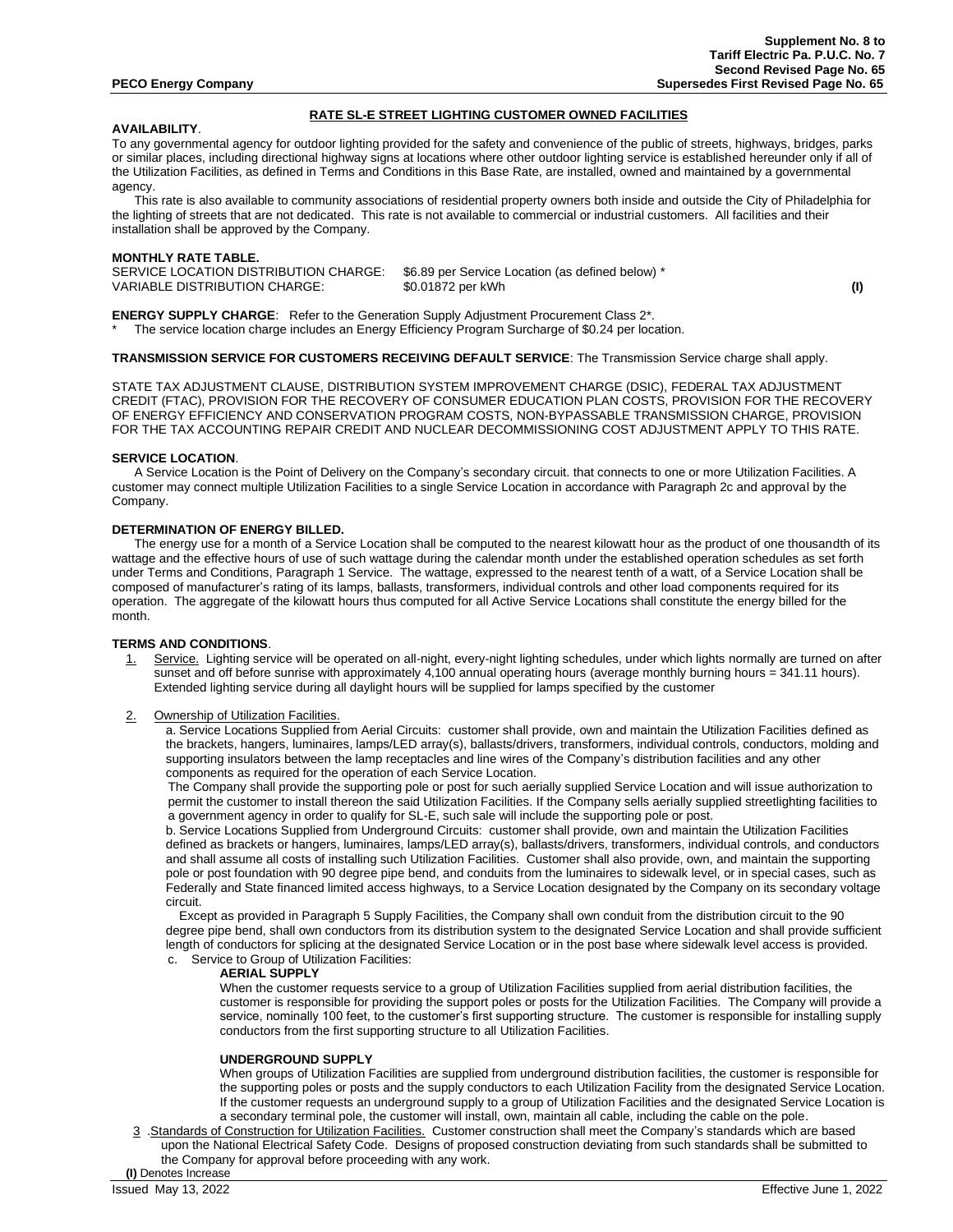#### **RATE SL-C SMART LIGHTING CONTROL LIGHTING CUSTOMER OWNED FACILITIES**

#### **AVAILABILITY**.

Any governmental agency for outdoor lighting, provided for the safety and convenience of the public of streets, highways, bridges, parks or similar places, that complies with each of the following conditions:

- (A) Installs a Smart Lighting Control Module approved by the Company that has capabilities including but not necessarily limited to:
	- a. Measurement of energy usage at the individual Utilization Facility level.
	- b. Customer control of the lamp's burning hours.
	- c. Data showing failure of the lamp to burn, such as customer notification, that customer can provide to Company upon request.
	- d. Ability of customer to dim the lights (LED only).
- (B) Provides energy usage to the Company as described below under Data Requirements.
- (C) Installs, owns, and maintains all Utilization Facilities, as defined in the Terms and Conditions of this Base Rate. (All facilities and their installation shall be approved by the Company.)

This rate is also available to community associations of residential property owners both inside and outside the City of Philadelphia for the lighting of streets that are not dedicated. This rate is not available to commercial or industrial customers.

Customers may take service under the rate beginning on July 1, 2019. The below listed pricing will be revised, as needed, based on applicable surcharge adjustments prior to the SL-C effective service date of July 1, 2019.

#### **MONTHLY RATE TABLE.**

SERVICE LOCATION DISTRIBUTION CHARGE: \$5.87 per Service Location (as defined below)\*<br>VARIABLE DISTRIBUTION CHARGE: \$0.03499 per kWh VARIABLE DISTRIBUTION CHARGE: \$0.03499 per kWh **(I)**

**ENERGY SUPPLY CHARGE**: Refer to the Generation Supply Adjustment Procurement Class 2\*. The service location charge includes an Energy Efficiency Program Surcharge of \$0.24 per location.

**TRANSMISSION SERVICE FOR CUSTOMERS RECEIVING DEFAULT SERVICE**: The Transmission Service charge shall apply.

STATE TAX ADJUSTMENT CLAUSE, FEDERAL TAX ADJUSTMENT CREDIT (FTAC), PROVISION FOR THE RECOVERY OF CONSUMER EDUCATION PLAN COSTS, NON-BYPASSABLE TRANSMISSION CHARGE, AND NUCLEAR DECOMMISSIONING COST ADJUSTMENT APPLY TO THIS RATE.

#### **SERVICE LOCATION**.

A Service Location is the Point of Delivery on the Company's secondary circuit that connects to one or more Utilization Facilities. A customer may connect multiple Utilization Facilities to a single Service Location in accordance with Paragraph 2c and approval by the Company

#### **DATA REQUIREMENTS.**

The customer must notify the Company of its intent to enroll or modify lights under this rate at least 30 days prior to the start of the regularly scheduled billing cycle during which the enrollment or modification will become effective.

The customer must provide the following data to the Company from its Company-approved Smart Lighting Control Module for each light added or modified:

- **(A)** Manufacturer-rated wattage
- **(B)** Annual burning hours, if different than the standard 4,100 burning hours as defined below under paragraph 1 Service of Terms and Conditions
- **(C)** Dimming percentage/factor

The Company also requires the customer to provide the Global Positioning System (GPS) coordinates for each light.

### **DETERMINATION OF ENERGY BILLED.**

Upon acceptance of the required data, the Company shall modify the energy billed going forward for a period of up to twelve months or at another frequency as required by the Company. The energy use for a month of a Service Location shall be computed to the nearest kilowatt hour as the product of one thousandth of its wattage, adjusted based on the provided dimming percentage/factor, and the provided burning hours during the calendar month.

The Company may, at any time and without prior notice, request that the customer provide updates to the above data or provide actual energy consumption data and burning hours for each light, by calendar month, for up to the past 12 months to verify the continued accuracy of Company billing.

For any regularly scheduled billing cycle in which the customer has not provided acceptable information from its Company-approved Smart Lighting Control Module, the Company shall modify the energy billed going forward by changing the burning hours used to the standard 4,100 burning hours as defined below under Paragraph 1 Service of Terms and Conditions.

The Company reserves the right to modify the customer's rate to SL-E in the continued absence of required data from the customer.

#### **TERMS AND CONDITIONS**.

1. Service. For any regularly scheduled billing cycle in which the customer has not provided acceptable information from its Company-approved Smart Lighting Control Module, lighting service will be operated on all-night, every-night lighting schedules, under which lights normally are turned on after sunset and off before sunrise with approximately 4,100 annual operating hours (average monthly burning hours = 341.11 hours). Extended lighting service during all daylight hours will be supplied for lamps specified by the customer.

If the customer provides information from the Smart Lighting Control Module as described above to justify a different billing usage, the burning hours provided by the customer will be used instead of the standard 4,100 annual operating hours. **(I)** Denotes Increase